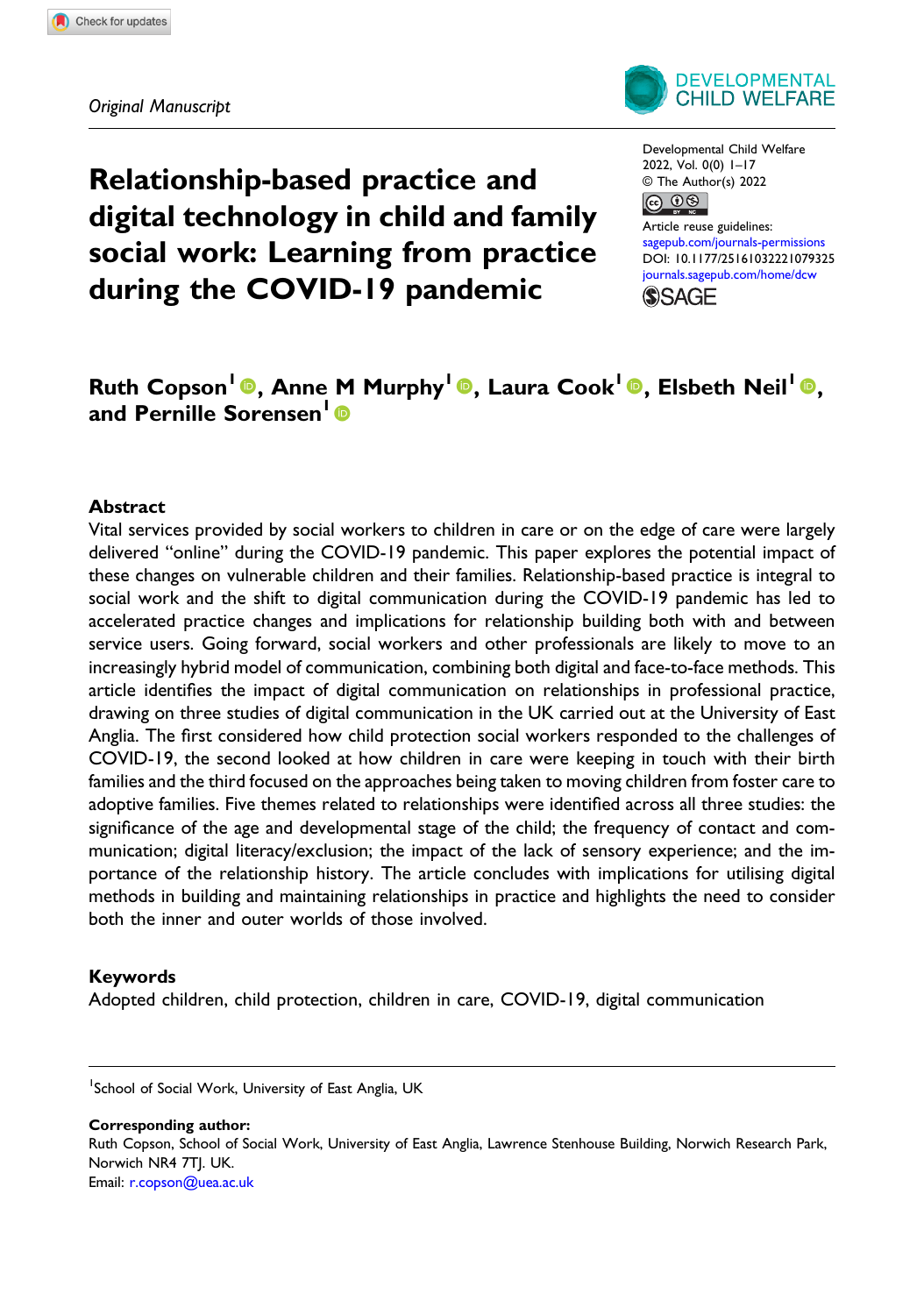# Introduction

Relationship-based practice is integral to social work [\(Ruch et al., 2018](#page-15-0)) and effective communication is central in building effective relationships [\(Simpson, 2016](#page-15-1)). In Child and Family Social Work (CFSW), social workers need to communicate and build relationships with children and parents, as well as facilitate relationships between people in the child's network. The emergence of digital communication methods has changed the way people navigate their social relationships [\(Byrne & Kirwan, 2019](#page-14-0)). Ownership of smart phones and access to broadband are now widespread [\(Pew Research Center, 2019\)](#page-15-2) but digital communication technologies such as video calling have not, until very recently, been widely used in CFSW. The adoption of digital tools in communication has rapidly accelerated during the COVID-19 pandemic, due to government-directed lockdowns restricting face-to-face contact. This, along with the overall impact of lockdown restrictions, has led to professional concern regarding the mental health, educational progress and family bonds of children who are supported by statutory children's services ([Goldberg et al., 2021\)](#page-14-1).

This paper draws on data from three studies carried out in England during the first national lockdown between March and June 2020. These studies focused on different areas of CFSW, investigating the adjustments that social workers had to make to their practice because of the lockdown. Study one, [\(Cook & Zschomler, 2020\)](#page-14-2) explored the work of experienced social workers and practice changes with children and families during the pandemic. Study two [\(Neil et al., 2020b\)](#page-15-3) focused on family contact (Family Time) arrangements for children in care, kinship care and adoption. Study three [\(Neil et al., 2020a\)](#page-15-4) looked at how social workers were helping children manage the transition from foster care to an adoptive family. All three studies documented a rapid and widespread adoption of digital technology: home visits were replaced with video calls, children's family time switched from in-person to online, and children and their foster carers initially met prospective adopters through online interactions

This paper reports a synthesis of findings from across the three studies, focussing on how the relationship-based work of social workers was affected by the switch from in-person to digitally mediated contact. The analysis considered three types of relationship: between social workers and service users; between children and birth family members and between foster carers, children and prospective adoptive parents.

## The benefits of digital communication technology in social work

Several benefits of using digital communication technology in CFSW have been identified. Social workers in [Breyette and Hill](#page-14-3)'s (2015) study said that electronic communication had some benefits for their work with young people including 'convenience, increased effectiveness and efficiency, decreased no show rates, improved communications, easier documentation, easier scheduling, and greater connection between client and worker' (p.302). Other studies similarly report that some service users, especially younger people or those who find expressing themselves face-to-face difficult, often prefer digital technology as a mode of communication ([Denby et al., 2016;](#page-14-4) [Mishna](#page-15-5) [et al., 2012\)](#page-15-5). Young people in [Mackrill and Ebsen](#page-14-5)'s (2018) study found communicating with social workers via an app was more immediate and interactions in real time helped them to feel their social workers were genuinely interested in them. As [Simpson \(2017\)](#page-15-6) has argued, use of mobile phone technology with young people can create a 'sense of presence' (p.94). [Mackrill and Ebsen \(2018\)](#page-14-5) cautioned however that the technologies are 'only ever as good as the social workers who use them' (p.947) suggesting the app enabled relationship-based practice, rather than replaced the role of the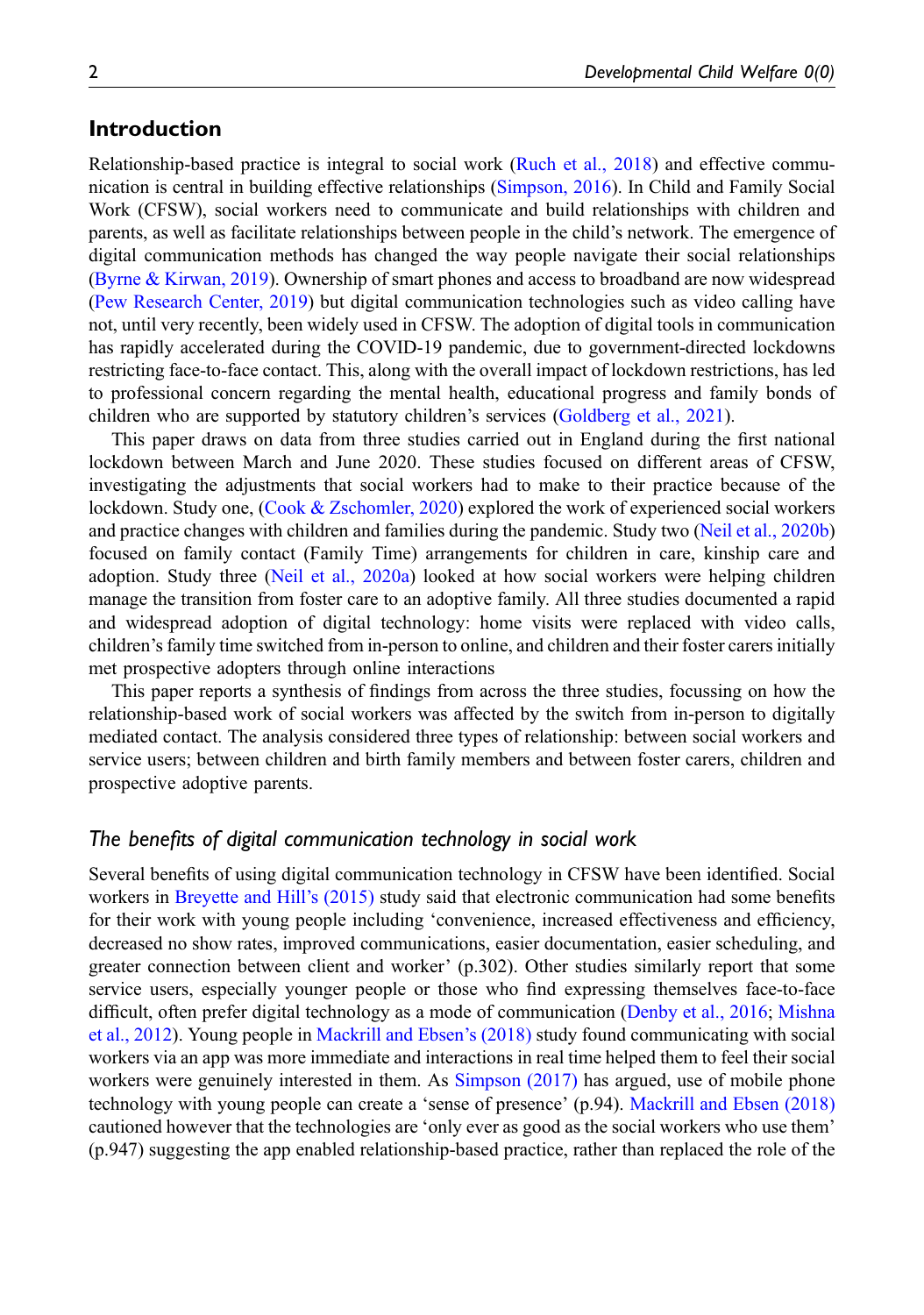worker. This finding is echoed by [Hammond and Cooper \(2013\)](#page-14-6) who reported that benefits of digital life story work with young people were mediated through relationship with the worker.

#### Benefits of digital communication in facilitating children's family contact time

Looking now at digital contact in relation to children's family contact, a recent rapid review summarising findings from 16 studies [\(Iyer, Albakri et al., 2020](#page-14-7)) found that relationships between children and family members can be facilitated by the more immediate and less formal nature of digital communication. For children who move around the care system, using digital communication technology can help them achieve some continuity in relationships ([Wilson, 2015](#page-16-0)). Although digital contact can allow young people more freedom and control over contact plans, professionals and carers can experience challenges around setting boundaries and supervising such contact ([Iyer,](#page-14-7) [Albakri et al., 2020](#page-14-7)). For adopted young people, digital birth family contact can be helpful when it is planned, supported by adoptive parents, and where it is supplementary to off-line relationships [\(Greenhow et al., 2017;](#page-14-8) [Neil et al., 2015](#page-15-7)) This latter point echoes one of the main conclusions from [Iyer, Albakri et al.](#page-14-7)'s (2020) review, that digital contact is best used to enhance rather than replace face-to-face contact.

Where parents work with children to help them enjoy and participate in video calls, this can create a sense of contact as a whole family bonding activity ([Ames et al., 2010\)](#page-13-0). This aligns with recent calls for a family centred approach in facilitating children's family contact, where children's carers or adopters and birth parents can work together in supporting the child's participation ([Iyer,](#page-14-9) [Boddy et al., 2020\)](#page-14-9).

# Risks of using digital technology to facilitate relationships

Digital communication risks losing sensory and contextual knowledge which is important for relationships [\(Broadhurst & Mason, 2014](#page-14-10)). Home visiting is a 'deeply embodied practice in which all the senses have come into play and movement is central' ([Ferguson, 2018](#page-14-11), p.65). Writing about delivering psychotherapy via Skype, [Bayles \(2012\)](#page-13-1) argues that technological modes of communication compromise the quality of non-verbal information that can be exchanged, which in turn affects the transfer of emotions that is important between professional and service user.

For children, the loss of contextual knowledge that in-person contact allows is particularly important, and this is a major limitation in the usefulness of digital contact between children and their families [\(Iyer, Albakri et al., 2020](#page-14-7)). For video calling to allow very young children to maintain connections with family members, adults need to scaffold interactions [\(Strouse et al., 2021\)](#page-16-1). This involves knowing how to use the technology and set up the calls, as well as supporting children to stay engaged when they get bored, walk off screen, or struggle with the conversation [\(Ames et al.,](#page-13-0) [2010](#page-13-0); [Iyer, Albakri et al., 2020](#page-14-7)). Around the age of four, children can understand the nature of video calls as both real but not present [\(Bennette et al., 2021](#page-13-2)).

Touch is central in both building relationships with children, and checking their welfare ([Baeza](#page-13-3) [et al., 2019](#page-13-3)). The lack of touch in digital encounters may therefore hamper direct work with children. For children's family contact, some parents and children feel that meeting through technology does not have the same feel as meeting in person [\(Iyer, Albakri et al., 2020\)](#page-14-7). Without physical contact, parents cannot demonstrate their hands-on parenting skills, and babies cannot build attachments to their parents, potentially impeding progress towards reunification [\(Singer & Brodzinsky, 2020](#page-15-8)). This same limitation applies to introducing children to their adoptive parents. Typically, adoptive parents make multiple visits to the child in their foster family, gradually taking over hands-on care as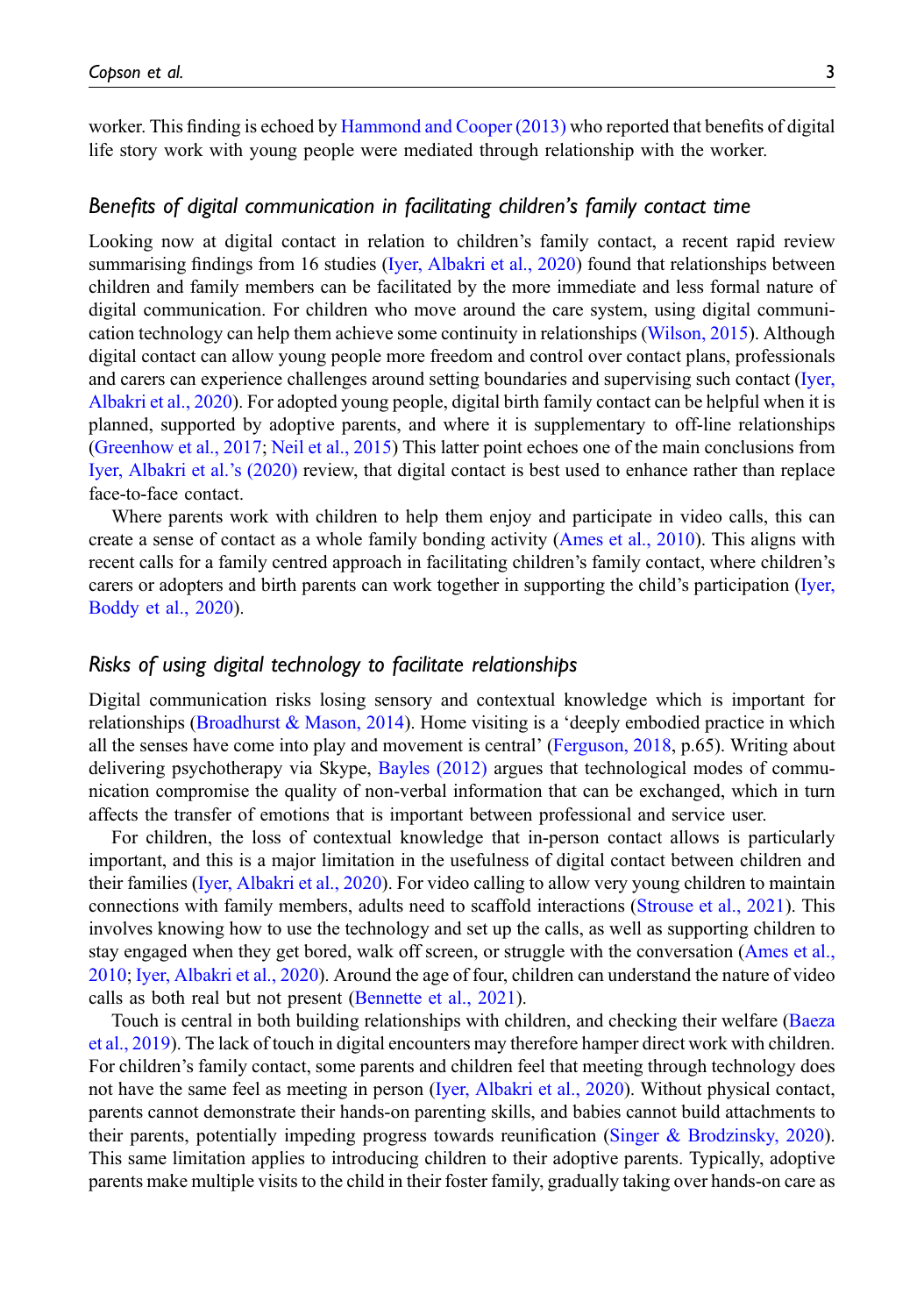the child learns to trust their adoptive parents [\(Neil & Beek, 2020\)](#page-15-9). There is no research exploring the role of digitally mediated contact in introducing children to their adoptive parents.

Digital communication with service users can create ethical dilemmas within relationships, particularly around information management, privacy and boundaries in the context of the increased availability being online affords ([Breyette & Hill, 2015;](#page-14-3) [Bryne & Kirwan, 2019](#page-14-0); [Mishna et al., 2012](#page-15-5); [Reamer, 2015](#page-15-10)). For example, service users may view social workers' reluctance to use digital messaging as a sign of lack of care or interest ([Simpson, 2017](#page-15-6)) or they may be frustrated when social workers are reluctant to engage via their preferred platforms ([Willoughby, 2017](#page-16-2)).

Where young people are using digital technology to communicate with professionals, this may expose them to other risks such as cyber bullying, loss of privacy or harmful contacts [\(Livingstone](#page-14-12) [& Brake, 2010](#page-14-12)). The vulnerability of young people in and on the edge of care is likely to carry over into vulnerability online [\(Livingstone & Brake, 2010\)](#page-14-12). Possibly because of the risks associated with online communication, including unplanned contact with birth family, a 'rhetoric of risk and harm' has tended to prevail in family placement practice ([Simpson, 2016](#page-15-1), p.96).

Finally, for digital communication to aid relationship building, both professionals and service users need access to technology, the means of getting online and skills in managing the technology. Knowledge gaps exist in social work ([Taylor, 2017\)](#page-16-3) as well as among foster carers ([Finn et al.,](#page-14-13) [2004](#page-14-13)). Young people may be more familiar with technology than older people, but it is important not to over-estimate their digital literacy ([Livingstone & Brake, 2010\)](#page-14-12).

#### COVID-19 and vulnerable children

Children in care and on the edge of care were an already vulnerable population before the introduction of social restrictions associated with the COVID-19 pandemic. The potential negative effects of social restrictions on vulnerable children include a lack of access to supportive services, including health, education and social care; restriction of social opportunities in contact with peers; the onset or aggravation of mental health difficulties; compulsive use of social media or online gaming; and increased exposure to violence in the home [\(Singh et al., 2020\)](#page-15-11). Stresses on children and families may lead to higher numbers of children entering care (Peet  $&$  Teh, 2020). These effects have been described as 'collateral damage' ([Crawley et al., 2020](#page-14-14)) of restrictions primarily intended to protect adults from the virus.

For children separated from their parents and living in residential, foster, kinship or adoptive care, social restrictions also severely limited children's contact with family members. Children's responses to using online methods are likely to vary ([Monserrat et al., 2021](#page-15-13)) and where they have little access to digital methods, feelings of missing and worrying about family have been reported (Haffeejee  $\&$  Levine, 2020). For children where reunification with parents was a possibility, professionals have expressed strong concerns that a lack of in-person contact jeopardises the prospect of parent-child reunification [\(Goldberg et al., 2021](#page-14-1)). However, concerns have also been raised about children being rapidly discharged from care without proper assessment of the home situation and support being in place ([Wilke et al., 2020\)](#page-16-4).

In summary, the benefits and risks of using digital communication methods in CFSW have been examined in previous literature. More recently, emerging research has also considered the impact of the COVID-19 pandemic, including restrictions in face-to-face visits, on vulnerable children, families and the professionals that work with them. However, what is not clear is how a rapid shift to digital communication methods may impact relationship-based practice in CFSW and the long-term implications of this period of rapid change.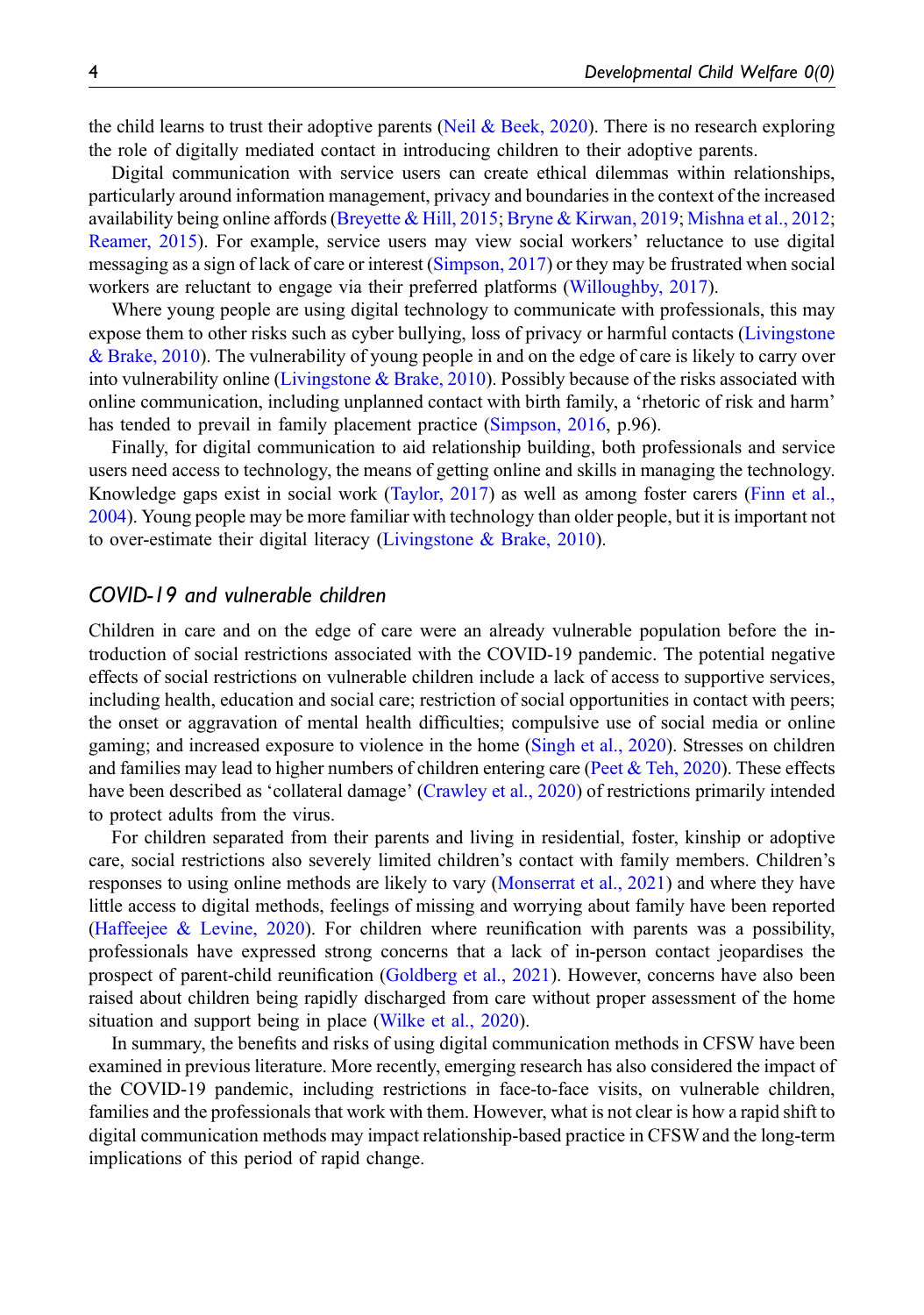# **Methods**

A thematic synthesis [\(Thomas & Harden, 2008\)](#page-16-5) of three purposively chosen qualitative studies was employed. This focused on relationships and contact between family networks, carers and practitioners. The aim of the synthesis is'to produce new knowledge by making explicit connections and tensions between individual study reports that were not visible before' [\(Suri, 2011,](#page-16-6) p.63). This paper extracts findings from the three studies, which were undertaken in the UK during the initial period of the COVID-19 pandemic (March–May 2020), focussing explicitly on digital technology and relationships in social work.

# Study 1

This study examined how social workers responded to the challenges of the COVID-19 pandemic in their work with children and families. Telephone interviews focussing on the impact of the pandemic on practice were undertaken with 31 child and family social workers from nine local authorities. The sample included: two service managers, 10 team managers, 10 senior social workers and nine social workers. The interviews were recorded, transcribed and analysed using ([Braun &](#page-14-16) [Clarke, 2006\)](#page-14-16) six-stage model of data analysis to identify the possibilities, risks and future implications of virtual social work practice. Four themes were identified which are reported elsewhere [\(Cook & Zschomler, 2020](#page-14-2)).

# Study 2

This rapid research was undertaken to understand what means agencies were putting in place to support children in care, kinship care and adoption to stay in contact with their birth families, and how this was working for those involved ([Neil et al., 2020b\)](#page-15-3). Data were collected via semistructured telephone interviews and an online survey. The survey  $(N = 197)$  was completed by 63 foster carers, 56 professionals, 37 kinship/special guardians, 15 birth parents/relative, 14 other carers, 11 adoptive parents and one young person. The interviews  $(N = 24)$  were with 16 professionals, four birth parents, two foster carers and one adoptive parent.

# Study 3

This was a project already underway that was disseminating a practice programme (based on six key principles) to support positive moves of children from foster homes to their new adoptive family [\(Beek et al., 2021](#page-13-4)). Lockdown provided an opportunity to collect additional data so that practice guidance could be offered on applying these principles during the pandemic [\(Neil et al., 2020a](#page-15-4)). Semi-structured telephone interviews with practitioners and managers across 15 adoption agencies were carried out, focussing on the positives and negatives of using digital technology to assist with these transitions. The data were analysed using a top-down approach where the principles of the practice model were the key categories of analysis.

All three studies were granted ethical approval from the University research ethics committee.

## The process of synthesis worked as follows

- 1) Findings from the three studies were re-examined to identify the advantages and barriers when using digital technology in relationship-based social work practice.
- 2) A thematic synthesis across the three studies enabled five themes to be developed.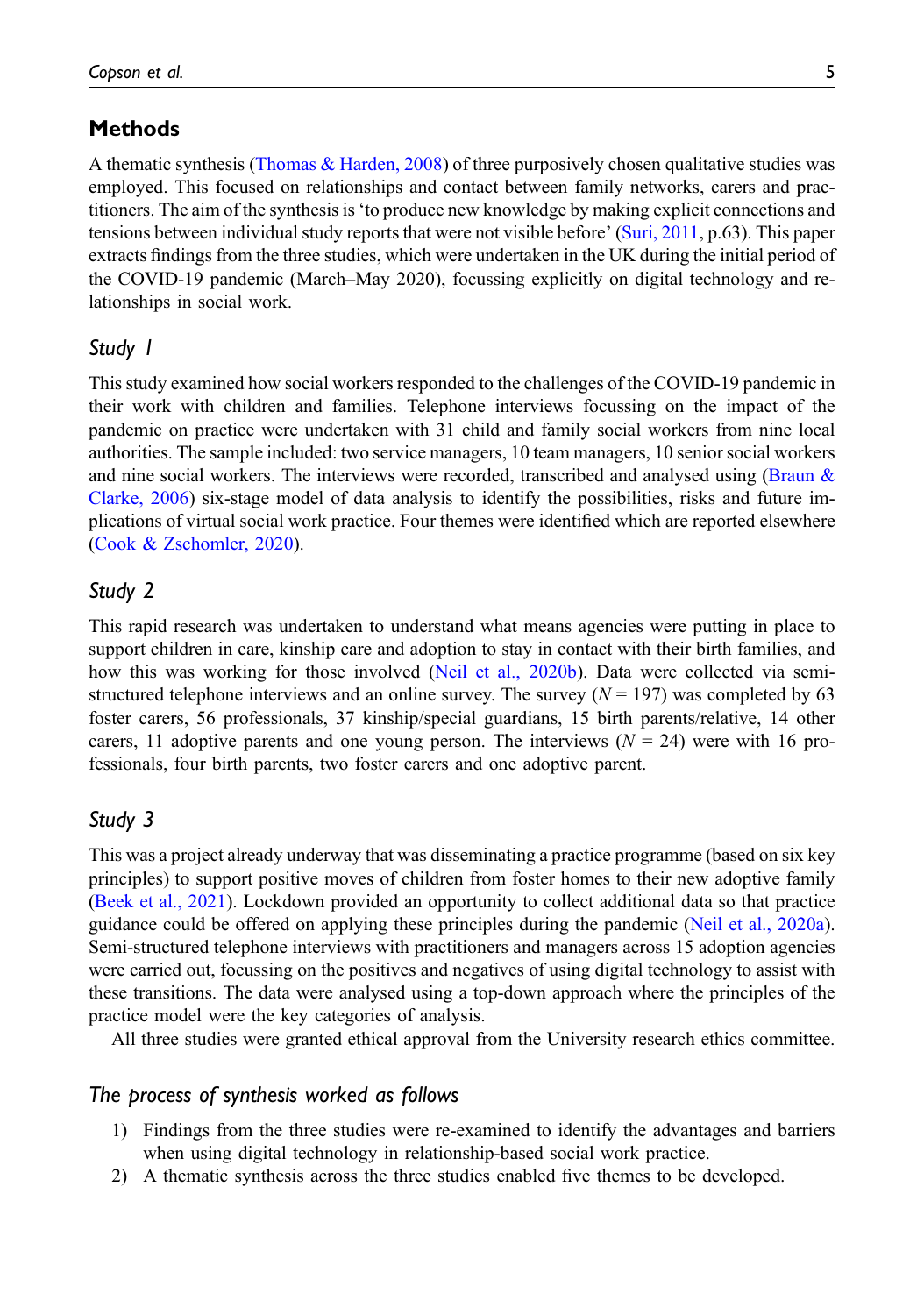3) Within each theme, additional thematic analysis took place to develop them further and ensure nothing was missed. To further increase rigour, the research teams met regularly to discuss the findings across all three studies. Researchers worked across the three projects for this final stage of analysis and the writing up of findings.

## Findings

Across the three studies, five overarching themes were identified in relation to digital communication and relationship-based practice.

## Age and developmental stage of the child

The age and developmental stage of the child was a key consideration in making digital forms of communication (primarily video calls) successful when building and sustaining relationships, with benefits generally increasing with the age of the child.

Infants and young children. Adults' relationships with infants are typically developed through physical proximity, touch, eye contact and facial expressions. Without these, it was harder to establish and sustain reciprocal interactions with babies and toddlers using digital methods. As one social worker summarised, interactions 'can't just be visual for this age'.

Despite these barriers to engaging young babies, many social workers, carers and parents found ways to adapt digital methods to the age and developmental stage of children. This could play a vital role in starting and sustaining relationships between children and birth parents, and children and their future adopters. Digital contact acted as a bridge between the child's two worlds (foster and birth family or foster family and adoptive family). Collaboration between and scaffolding by adults was key. Carers needed to be positive about calls, giving the child clear signals that they were comfortable with interactions with birth/adoptive parents. Successful interactions depended on foster carers fitting calls around the child's routine, mood, attention span and likes/dislikes to avoid additional stress. For example, this could be achieved by videoing active toddlers at play as opposed to attempting to sit them in front of a screen, or by parents/adopters reading stories and singing nursery rhymes. The provision by workers of child-friendly guidance for video calls led to more successful and enjoyable calls for all.

An important scaffolding role for professionals was to help adults understand and respond to young children's emotions, behaviour and reactions during calls. Some professionals debriefed parents and carers after contact to "help them offload thoughts, feelings etc...". Managing adults' expectations was key, particularly around the length of time that a young child could concentrate on a call. Professionals emphasised that short calls may be best and that it is ok for children to dip in and out of video calls, with this not being read as rejection or failure.

Slightly older infants and young children could recognise (or begin to recognise) adults on the screen through voice and sight, building familiarity and readiness for later interaction in-person. This was particularly important for transition to adoption; through a series of repeated video calls with adopters, children aged 12–18 months began to gradually recognise their prospective adopters and started to build a relationship. One child '...was touching the screen on FaceTime, calling them mummy and daddy'.

The use of observation was also used as a positive way to facilitate relationships in both family contact and adoption transitions, even if the child could derive no direct benefit. Carers recorded children's play and routines, allowing unobtrusive observation of the child. This was especially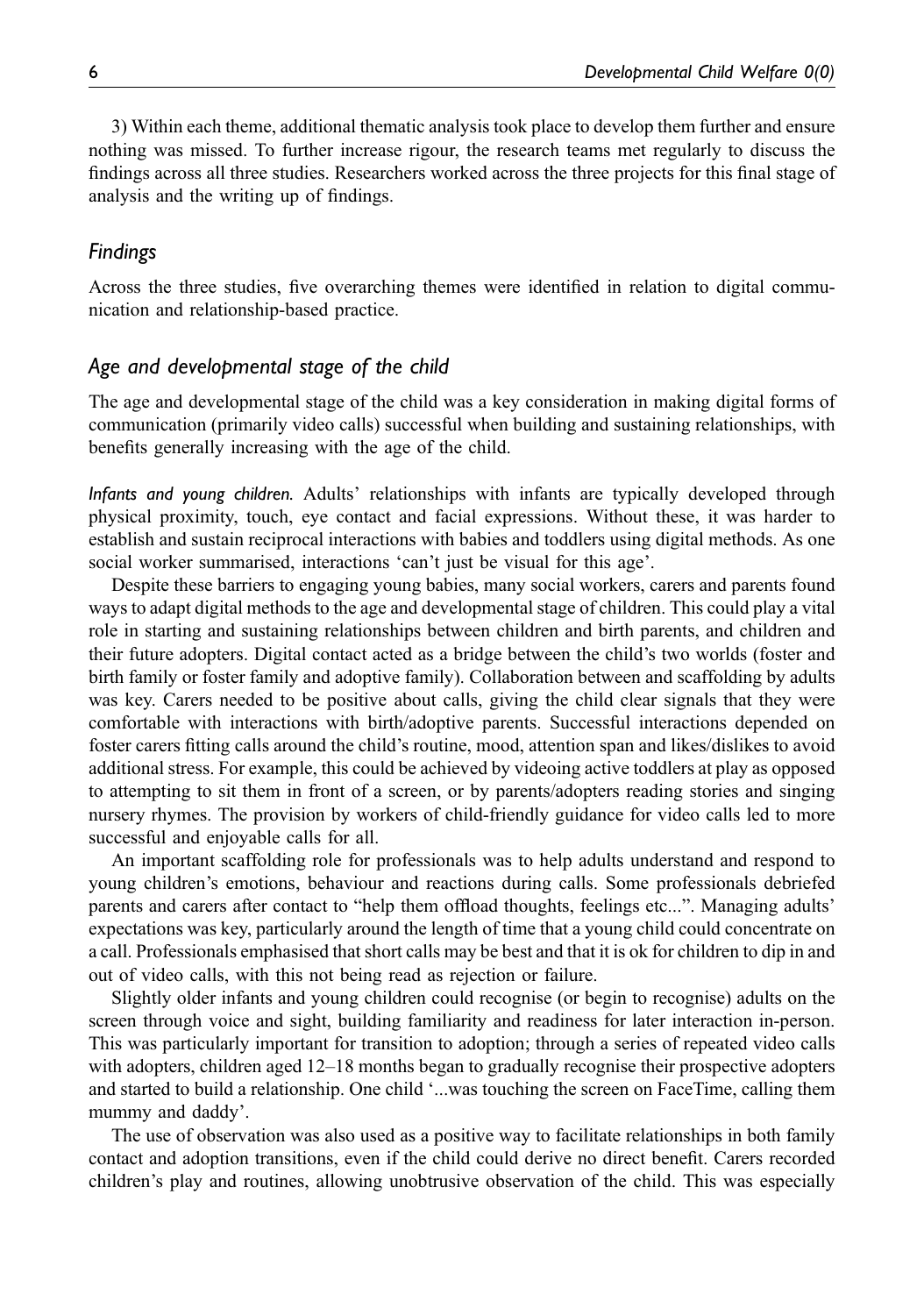valued by adopters in providing a window into the child's preferences and routines. For birth parents, seeing and observing their infant on the screen provided much needed reassurance that their baby was well and helped them to retain an important sense of connection.

Older children and adolescents. Creativity was also key in engaging older children. In all three studies, a strategy of show and tell was useful, for example, asking the child to bring a toy or object to show the adult on the end of the call to facilitate discussion or play. Adults needed to select ageappropriate activities geared towards the child's interests during video calls, and some used imaginative play and games, as well as using backgrounds and emojis on video platforms to capture children's attention. Some workers used their own children's toys to engage play through the screen – 'I had a worker who was playing Barbies with a child and so the worker had a couple of Barbies at her end…and the child had got Barbies that she was playing with…'. These methods, combined with the use of observation of the child at home, could provide social workers with information about the caregiving environment and child's experiences.

Unexpected benefits of digital communication were identified for adolescents and young people. As one social worker stated, communicating online was familiar for young people and messaging or video calling their worker was 'more their world'. Most adolescents were already maintaining relationships with peers and family members via digital methods. Family contact plans, therefore, did not change as significantly for adolescents as for younger children. For many young people, online communication with others, especially professionals, allowed them to speak more openly and could feel less intimidating.

Digital communication led to a shift in the relationship dynamics between children and people in their network. The less direct nature of online communication invited greater participation from young people. For instance, one professional talked about working with a teenager who had been invited to 'every talk and meeting' but did not want to attend in person. Once the meeting was conducted virtually, however, 'he actually joined in and shared his views'. There was also a sense that older children and young people could manage contact with adults in their network more independently, giving them a greater sense of control, for example, by walking away from the camera if uncomfortable.

# The frequency of contact

Overall, digital technology was useful for increasing flexibility and frequency of contact between children and families, carers, prospective adopters and professionals. It thereby had the potential to strengthen relationships, but its use was not without challenges in terms of boundaries and potential intrusion into everyday life.

The increased use of digital communication methods changed the frequency of contact within social work relationships. In general, it was found that a little and often approach to communication was being used, which had both advantages and disadvantages. Professionals described a tendency towards more 'chit chat phone calls and messages with families', on an ad hoc, informal basis, as opposed to longer, in-person visits. The short concentration span of young children sometimes led to briefer, but more frequent interactions with their parents/future adopters – 'sometimes the calls only last five or 6 minutes as they don't want to sit'. What also perhaps led to this shift in frequency was the exhausting nature of digital communication, requiring more cognitive effort to read social cues. As one social worker stated: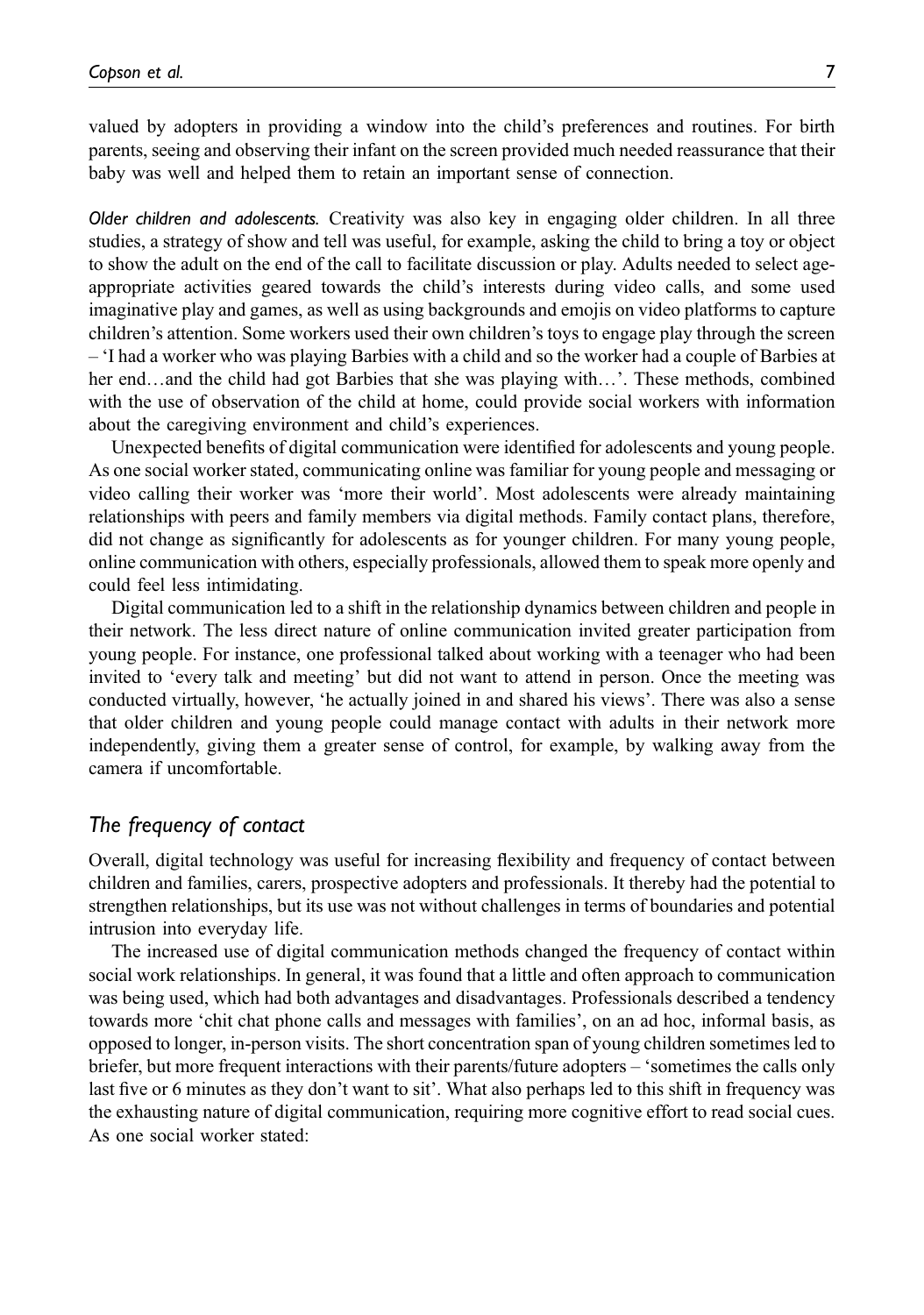We're more tired... because I think it's just more intense seeing children online, keeping them engaged, trying to really be there for your families and, sort of, offer that support, which is very different doing it virtually.

For some, this more frequent contact worked well. Many young people preferred text exchanges or 'short bursts' of contact with their social worker, with the option to switch off their video to avoid the gaze of the worker. It generally allowed for more flexibility, particularly given that it did not involve any travel time. Where children lived with carers some distance from their prospective adopters or birth relatives, frequent contact via video could help build relationships and ease transitions. This increase in contact levels did, however, require some adaptations. Workers who chaired meetings in the professional network talked about the need to adjust the length and timing of calls to suit the needs of the child and family, as well as use digital platforms accessible to families.

A greater frequency of contact could create additional demands, for example, on foster carers' busy home lives. A lack of guidance and 'wanting to do the right thing' left some foster carers attempting more than they could manage when trying to maintain relationships between birth family members and children. High levels of digital contact required planning, time and could take an emotional toll on both carers and parents. These demands became unmanageable for carers who looked after several children, or where the child had contact with numerous family members. The supervising social worker of one carer who had children with a large extended family commented 'Initially she said that she will get the children to speak to each family member once a week, but it seems the carer may have bitten off more than she can chew as it's getting a bit much'.

In replacing most face-to-face contact between parents and their children with video calls, there were concerns raised about reduced duration of contact. For example, one carer noted 'what was 6 hours a week face-to-face is now barely an hour a week on Skype'; some parents found these time reductions unfair and distressing. One professional suggested, however, that 'digital technology should replicate the requirements [for contact] agreed to before the lockdown … Otherwise it will be hard to pull this back once lockdown is over'.

The usefulness and frequency of digital contact was, in some cases, constrained by poor relationships, perceived risk, suspicion and blurred boundaries. When using a messaging platform like WhatsApp, some workers felt they would 'almost always be on for young people', and concerns about maintaining appropriate relational boundaries led to some reluctance about using the platform. In safeguarding, some social workers expressed concern that high frequency communication was focused on risk-monitoring rather than meaningful support, which could be oppressive or intrusive. Carers who were concerned about confidentiality and intrusion into their home life appeared less keen on increased frequency of family contact. Others worried that parents took advantage of more informal arrangements, for example, getting in touch on days outside of an arranged contact plan.

## Digital literacy/exclusion

Developing and maintaining relationships through digital methods required certain skills and access to resources. Digital poverty included not having access to Wi-Fi, an internet-ready device, or not being able to afford phone credit, and this was highlighted as an issue for many parents. One worker explained that 'you can't do a video call because you're mindful of not wanting to use their data'. Quality of internet access could also impact relationships. These issues were not only disruptive but upsetting for families and frustrating for professionals, putting parents at a particular disadvantage: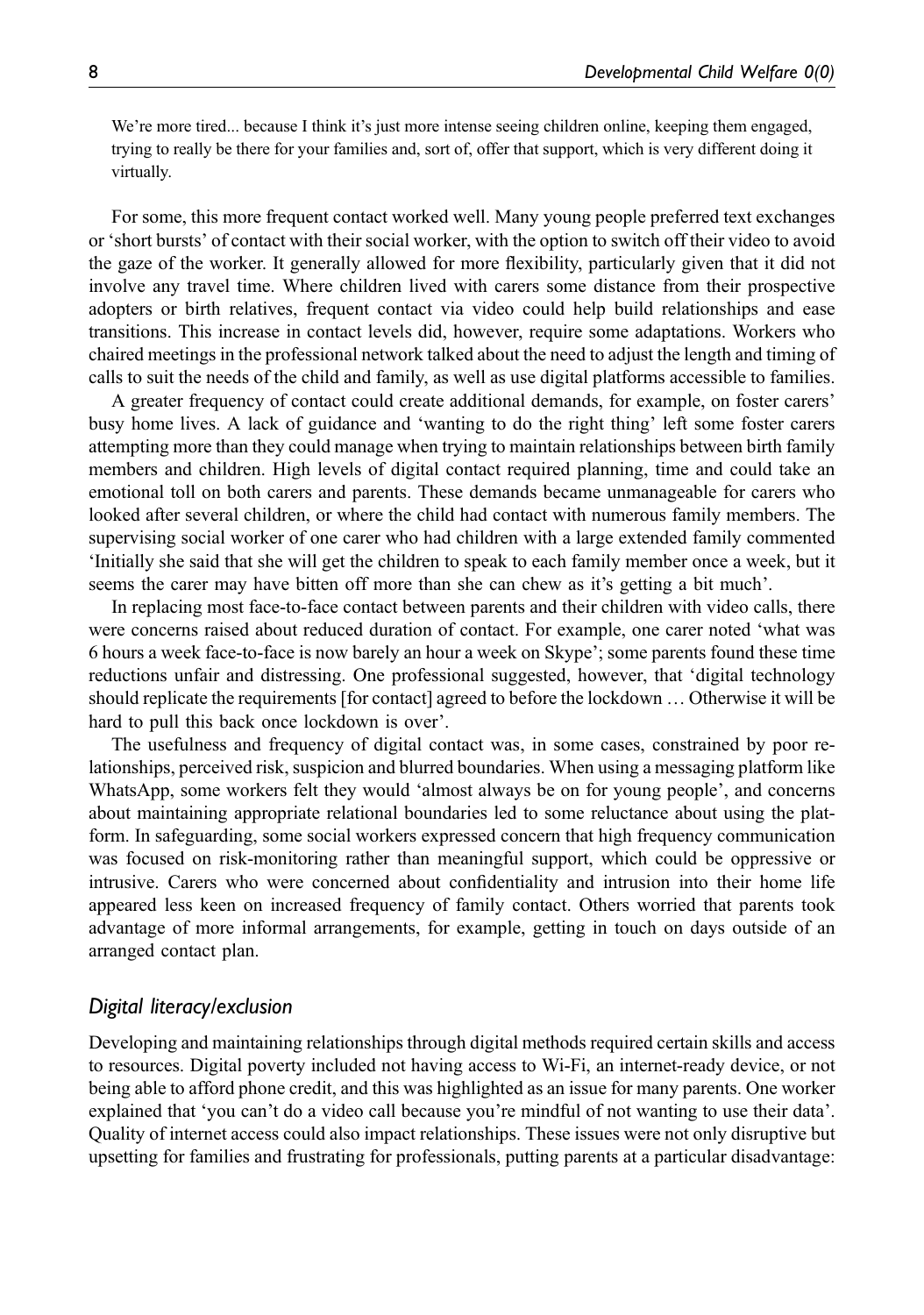…(T)he group of professionals all had access to Microsoft Teams, so we could actually see each other during the conference, whereas the family members, the parents were dialled in. So, they could hear everything that was said but they couldn't actually see people.

Digital competence was an issue raised across all three studies. Some parents struggled to use digital technology, for instance one father with learning disabilities required support from his sister to engage in contact with his child via video calls. Some foster carers lacked confidence and were uncomfortable with using new technology. Additional support and guidance were generally provided to carers by professionals, however, social workers were described as 'not the most tech savvy of folk' by one manager. They had to grapple with new technology and digital platforms themselves, learning and adapting in a very short space of time. These skills then had to be passed on to carers and parents, but it was often a joint undertaking and shared learning experience:

The challenge has been the professionals' own issues with using technology. There is a long chain of people trying to get carers on Skype when the supervising social worker doesn't know how to do it themselves.

Whilst some professionals and carers struggled with new technology, many young people were already confident with these methods. In some circumstances, young people themselves became the 'tech experts', helping adults to manage technology during meetings. This altered the power dynamics and could help build young people's confidence and increase participation, for example, by chairing their own review meetings. This preference for digital was not true for all young people, however. Some lacked confidence and were not comfortable with virtual conversations.

Professionals needed to be proactive in identifying who required practical, financial and emotional support with digital methods to limit exclusion and enhance relationship building. With formal meetings, phoning in advance for a discussion with the family to explain what to expect and troubleshoot any technological issues that might prevent participation was important. However, the support provided was not always consistent. When foster carers experienced issues, they were quickly addressed by social services, for example, laptops were provided, or a boost to broadband speed was funded. Some parents were provided with smart phones or money for credit, but for others their needs were unmet. Kinship carers felt unsupported in using digital for facilitating contact arrangements:

Advice and financial and emotional support would be highly valued in our complex circumstances but has not been forthcoming in any shape or form.

# Lack of sensory experience

Relationship building usually involves an element of physical and sensory interaction such as touch and eye contact. In all three studies this lack of sensory experience was perceived as a barrier to relationship building. For infants and young children starting or maintaining relationships with their birth parents or prospective adopters, lack of touch and physical handling was identified as a significant issue. Without being able to touch, there were extremely limited opportunities to build important attachment relationships and it was almost impossible for birth parents to bond with and provide comfort to their young babies who had recently been placed in care. For some children, the lack of touch could intensity feelings of grief and distress – 'it left him feeling the loss of her hugs'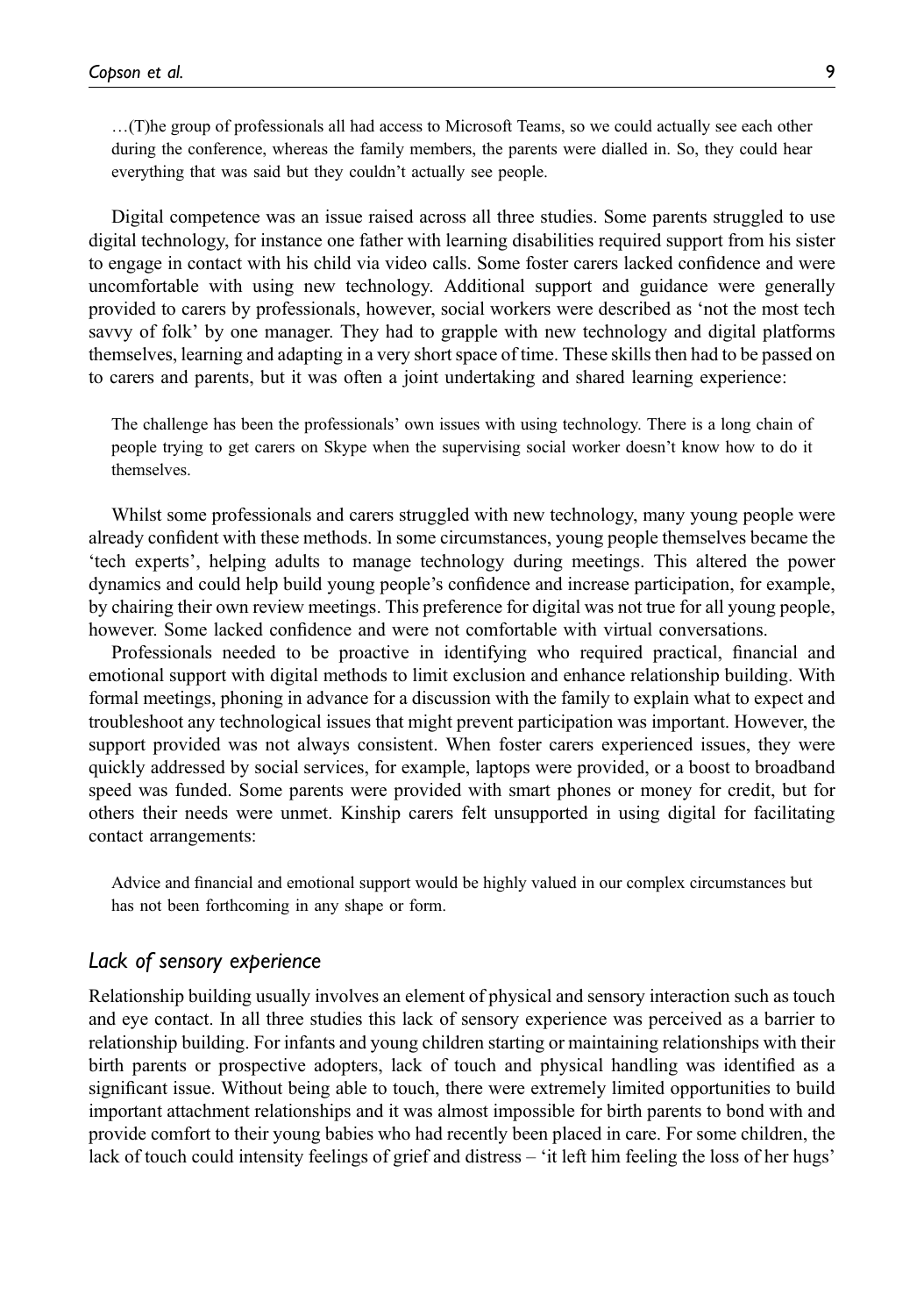and parents equally missed being able to provide physical affection and reassurance to their children:

I need to have physical contact with my children. Times like these they need to be assured they are safe by their parents constantly. I need to be able to hug, kiss and tell them I love as much as possible.

In relationships between children and their prospective adopters, digital methods were only used as preparation for an eventual physical meeting, with acknowledgement that whilst digital communication was useful, the tactile element needed to occur 'sooner rather than later' prior to a move. Some sensory elements of the transition were still being maintained, such as soft toys smelling of the adopters being given to the child, or the adopter's perfume being introduced in the carer's home.

For social worker-service user relationships, the lack of rich sensory, social and contextual cues could cause concern regarding the ability to assess and observe children's welfare accurately. One worker noted

...you feel like you're maybe not getting as full a picture as you would if you'd been into a family's home. Because, you haven't been able to sit and observe some of those things...How they interact, what the room looks like, what it feels like when you walk into that house, I think we miss out on some of those subtler things.

The losses in terms of being able to read and respond to people also had implications for relationship building, managing risks and professional judgement. Professionals were unable to ensure a child was speaking openly without a parent listening or were unable to read body language. Some workers found it more difficult to provide reassurance or demonstrate empathy to service users through a screen. This led to some situations being riskier and harder to manage, for example, when in a meeting with a young person who suddenly left

...because I couldn't see the body language and interact as I would normally… I didn't have an opportunity to pick up on the build-up to the explosion of anger, which I would have normally if I'd been in a room.

The perception of risk, however, varied between different areas of practice. People appeared more comfortable using virtual methods in areas of practice with perceived lower risks such as fostering and adoption, than in safeguarding assessment work, where it was felt that in-person contact provided a fuller picture.

# The importance of the relationship history

The starting point and quality of existing relationships was important. Digital communication appeared to be useful in sustaining existing relationships, but could be less effective in initiating new relationships, unless those involved were committed, motivated and supported to build them. Social workers reported that digital communication worked best when they had a positive prior relationship with families – '...we've been able to chat in a quite relaxed manner, but I think I've quite lucky because I know the families I work with quite well'. Their concerns were instead with the impact of digital communication on starting new relationships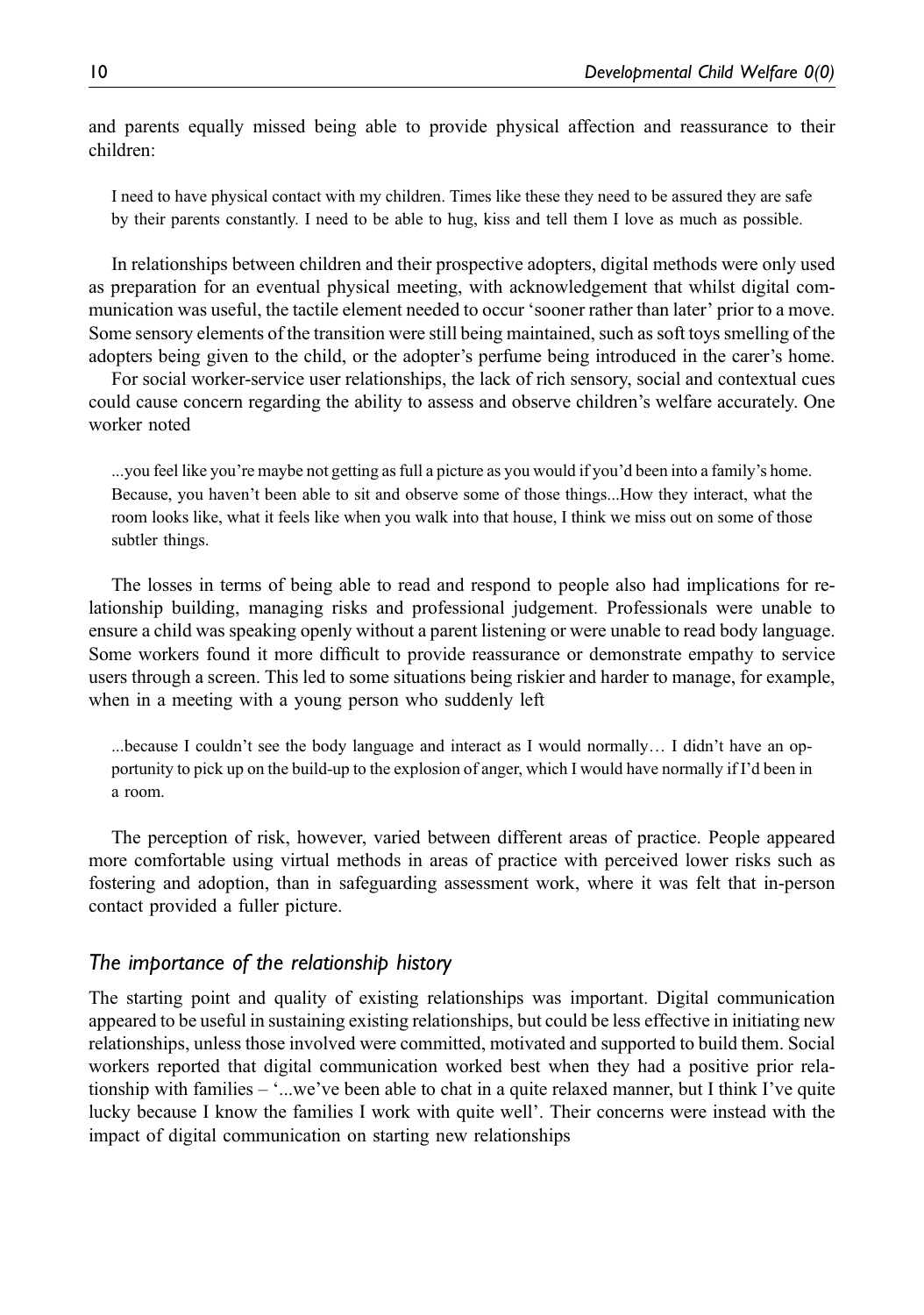I've used Teams with one client we've got, who is at a boarding school... I hadn't actually met the client, so it's very difficult. I mean, it is a face-to-face business, social work, and doing it remotely without being able to talk to someone face-to-face is very difficult.

In managing family contact arrangements social workers sometimes needed to pro-actively support relationships, giving advice 'based on building communication, collaboration and empathy between parents and carers'. This included 'pre-meeting calls' between the adults, as well as 'giving foster carers ideas about what parents might be feeling'. Relational boundaries needed to be reset by professionals when contact shifted to digital. Some workers used new contact agreements to manage this. Consistency in professional relationships, for example, when calls were supervised by the same worker from previous face-to-face contact were reported to be helpful. Where support was not provided from professionals, particularly with new relationships, challenges could arise. Some carers reported they were 'left to it' when facilitating and supervising contact between children and their birth family. In some cases, this lack of support caused confusion, concern and anxiety for carers, particularly where relationships with parents were strained or where there was no preexisting relationship.

Where children found face-to-face contact with parents distressing, virtual contact could go one of two ways. Either it worked better, as it 'took the emotion out of contact', or poor existing relationships led to digital contact feeling stilted and unnatural, with some children experiencing distress at having video calls in the 'safe space' of their foster home.

However, in some situations digital methods offered additional opportunities to build relationships. Some carers, who were communicating more with parents than they ever had before, valued the opportunity to see the birth parents in a different light – 'It has also enabled us to have a little window into their life, environment and lifestyle'. When there was already an established positive relationship, there were fewer concerns about home intrusion and privacy – 'It doesn't feel overly intrusive as mum and siblings know my home'.

In the context of children moving to adoption, foster carers and adoptive parents used digital methods to build successful relationships with each other from scratch, driven by commitment to the same goal of helping the child move. The levels of involvement could be intensive, and dynamics were not always straightforward in the emotionally charged context of the child's impending move

...sometimes this is working brilliantly, sometimes relationships remain tricky. For example, for one foster carer they found [it] all too much, whereas others are providing great information such as providing high quality crib sheets on the child.

## **Discussion**

Drawing on three studies carried out during periods of restricted in-person contact due to the COVID-19 pandemic, this article has examined the use of digital technology in facilitating relationships between social workers and service users, children in out-of-home care and their birth families, and foster carers, adoptive parents and children in the lead up to adoption. Across the three studies, five key themes were identified.

Firstly, we found that the age and developmental stage of the child greatly influenced the extent to which they could build or maintain relationships using digital technology; the least benefits were for babies and young children and the most for teenagers. Secondly, we found that digital technology allowed greater flexibility, with communication tending to be 'little and often'. This could benefit relationships, as this way of communicating could feel more natural, and could allow social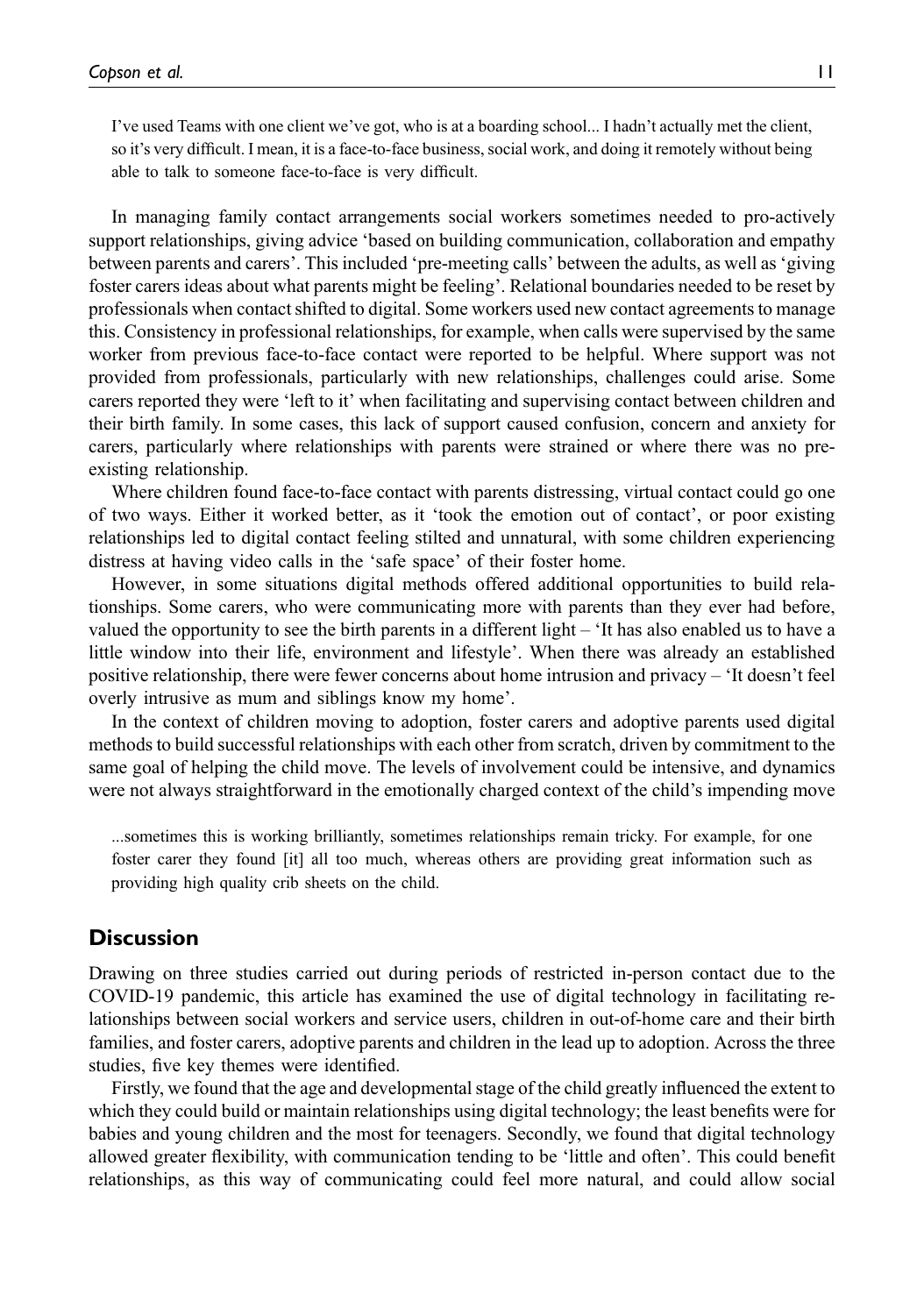workers, parents and adopters to learn more about children's everyday experiences and routine, but it also had disadvantages. Thirdly, we found that digital literacy and exclusion influenced how technology could be used to promote relationships. Digital exclusion appeared to have a disproportionate effect on families from poorer backgrounds, including kinship carers and parents receiving intervention from children's services. Fourthly, we found that digital communication was limited in terms of sensory experience. For babies and young children whose relationship needs are based around touch and physical proximity, digital contact could be less meaningful. For social workers conducting child welfare visits, the loss of sensory, social and contextual information could compromise their ability to assess the welfare of children. Finally, we found that the relationship history played a key role in the effectiveness of digital communication. Initiating new relationships was challenging, but video calls could assist with preparing adopters and children, or birth parents and children, to connect in real life.

Whilst lockdown restrictions have now eased and some face-to-face interactions have resumed, consideration still needs to be given to the management of digital communication, given its continued use in many areas. Our findings echo themes from the literature reviewed earlier; that digital communication has particular benefits for social work with young people and adolescents [\(Denby et al., 2016;](#page-14-4) [Mishna et al., 2012](#page-15-5)) but is a much more challenging medium for young children and babies [\(Ballagas et al., 2009](#page-13-5)). For teenagers, our findings suggested that digital communication could alter the dynamics of young peoples' relationships with professionals, presenting opportunities for greater participation in decisions about their care. While it is important not to over-estimate young peoples' digital literacy [\(Livingstone & Brake, 2010](#page-14-12)), there is scope for innovation in the use of digital communication with young people, for instance, through involving young people in plans for digitalisation of services. For younger children, the format of video calls needs to be adapted to suit the age and developmental stage of the child, making calls playful and engaging to maximise children's involvement. For infants and children whose relationship needs are based around touch and physical proximity, professionals may need to prioritise in-person contact as an essential activity, especially for babies where reunification is the plan or when there are safeguarding concerns that are impossible to monitor virtually.

The benefits of digital contact in professional practice include flexibility and convenience. Digital contact can facilitate more frequent contact, creating greater connections between professionals and families [\(Breyette & Hill, 2015;](#page-14-3) [Ferguson et al., 2021;](#page-14-17) [Pink et al., 2021;](#page-15-14) [Simpson, 2017](#page-15-6); [Wilke et al.,](#page-16-4) [2020\)](#page-16-4). In relation to birth family contact, face-to-face meetings can feel too infrequent and formal to allow for a sense of family connection. Instead, children and their relatives can feel like strangers to each other [\(Neil, 2010\)](#page-15-15). The greater frequency that digital contact affords may help surmount some of these problems and can supplement in-person contact. Digital contact should be included in the range of options that can be used to promote the family connections of children in out-of-home care [\(Iyer,](#page-14-7) [Albakri et al., 2020](#page-14-7)), focussing on how it can support building relationships between children, carers and parents. Consideration needs to be given to what support is on offer, particularly given the additional responsibilities for carers managing digital communication between children and their birth families.

Our findings suggest that digital poverty can have profound effects on parents' and carers' ability to participate meaningfully in contact with their child, access their social worker and participate in online meetings and reviews. It is therefore vital that social workers and local authorities provide targeted support to enable service users to participate in digital communication. The findings highlighted a key role for social workers in addressing barriers to digital participation on a case-bycase basis. This could include addressing practical issues such as access to technology, but crucially, also engaging with people's concerns about digital communication and their anxieties about the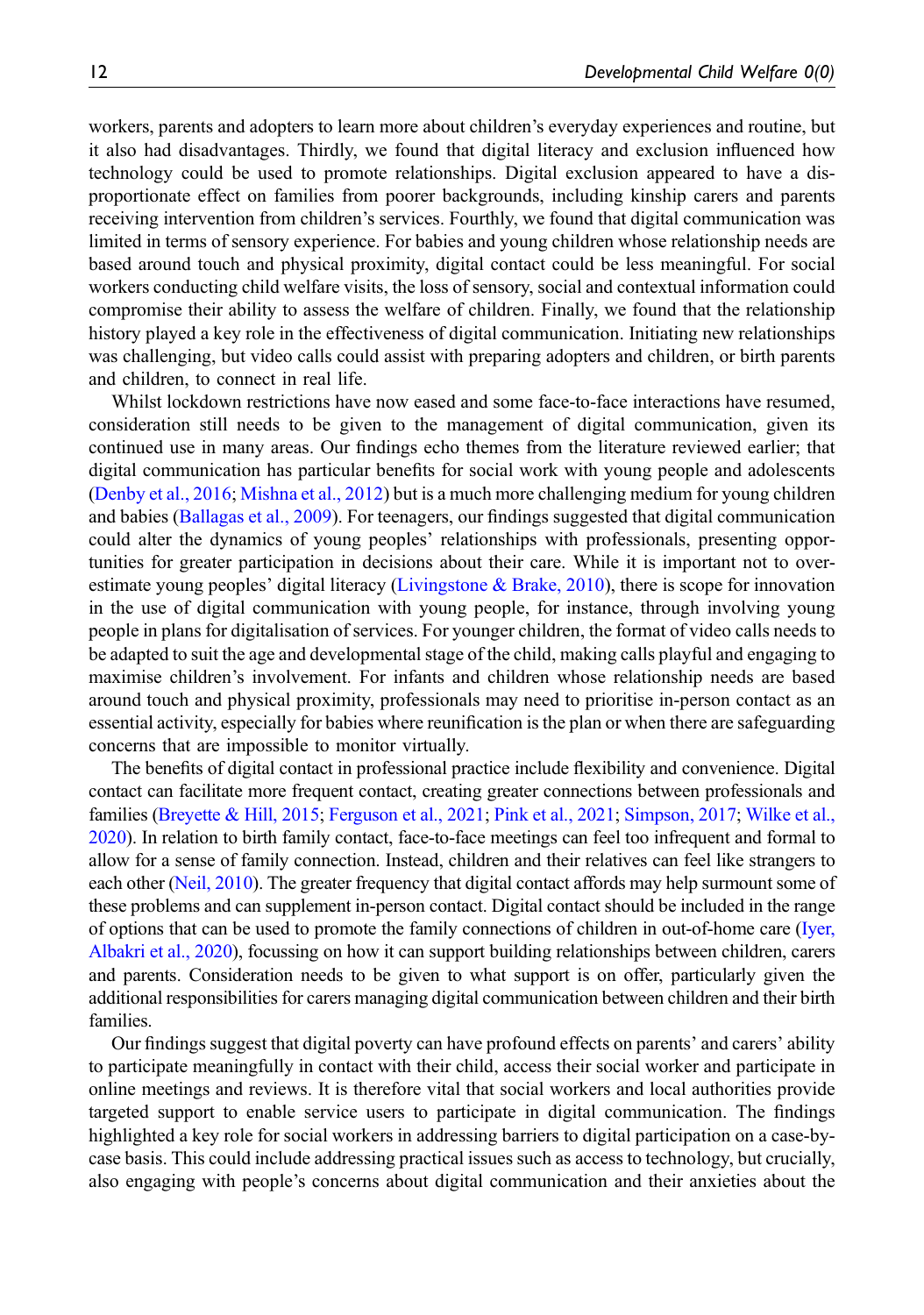wider context in which digital contact is taking place. Local authorities could consider replacing travel grants for families to attend meetings/contact with grants for Wi-Fi/additional data.

Existing studies describe social work as an embodied, emotional and sensory practice [\(Ferguson,](#page-14-11) [2018](#page-14-11); [Muzicant & Peled, 2018](#page-15-16)). There has therefore been skepticism about whether genuine, meaningful communication can take place online, particularly in situations requiring empathy and emotional communication ([Bayles, 2012](#page-13-1)). Our studies found that digital communication did indeed have limitations in these areas, in line with other emerging research into virtual visits in CFSW during the pandemic [\(Pink et al., 2020\)](#page-15-17). This suggests that the role of in-person visits in social work must be maintained in most circumstances. However, [Ferguson et al. \(2021\)](#page-14-17) found that the improvised and creative work undertaken by social workers during this time of drastic change still allowed for caring relationships to be built. This approach could therefore be utilised beyond the pandemic through hybrid communication [\(Pink et al., 2021\)](#page-15-14). Our studies reflect this, especially in the development and maintenance of relationships for children in adoption or foster placements.

An interesting finding from our studies was that the apparent drawbacks of digital communication could in fact be advantageous in some circumstances. The very fact that digital encounters were less direct and emotional transfer less immediate could prove useful for some emotionally intense situations, for example, when working with young people who find it hard to share their feelings with professionals. The fact that digital calls could be less emotionally charged was also helpful for some children and young peoples' contact with their birth parents, suggesting this could be an intermediate option for those children and young people who want to sustain a connection with their parents without the intensity of in-person meetings.

There is a lack of research into the role of digitally mediated contact in introducing children to their adoptive parents. Addressing this gap in the literature, our findings suggest that there are benefits of digital contact for children's transition to adoption. Video calls can create a sense of familiarity and ease between children and their adoptive parents, gradually paving the way for physical contact and hands-on care. This use of video calls may be particularly advantageous for inter-country adoption or where children are planning to move long distances, though in addition to, rather than instead of, face-to-face contact.

#### Strengths and limitations

The three studies outlined in this article capture the impact of digitally mediated communication on relationships in CFSW. Strengths of the study are that the experiences of professionals, foster carers, kinship carers, adoptive parents and birth parents have all been captured, allowing the topic to be examined from multiple perspectives. The data were collected rapidly as the issues around using digital technology unfolded, therefore participants could describe experiences that were both pressing and current in their lives. This has brought the opportunities and drawbacks of digitally mediated communication into sharp relief. This has allowed us to draw out the implications of digital communication for CFSW and lessons for future practice.

In terms of the study limitations, the three projects were undertaken at a time of unprecedented change in CFSW during the COVID-19 pandemic. Due to this, the findings may not reflect best or current practice, which has since continued to evolve. It is possible that there will be additional innovations, possibilities and challenges through future periods of social distancing. The perspectives of children and young people were not directly sought in this study, and whilst some more recent international studies have gathered children's views on the impact of COVID-19 lockdowns ([Haffejee](#page-14-15) [& Levine, 2020](#page-14-15); [Montserrat et al., 2021\)](#page-15-13), further research on children's perspectives of digital contact is warranted, as also highlighted in the recent rapid review by [Iyer, Albakri et al. \(2020\)](#page-14-7).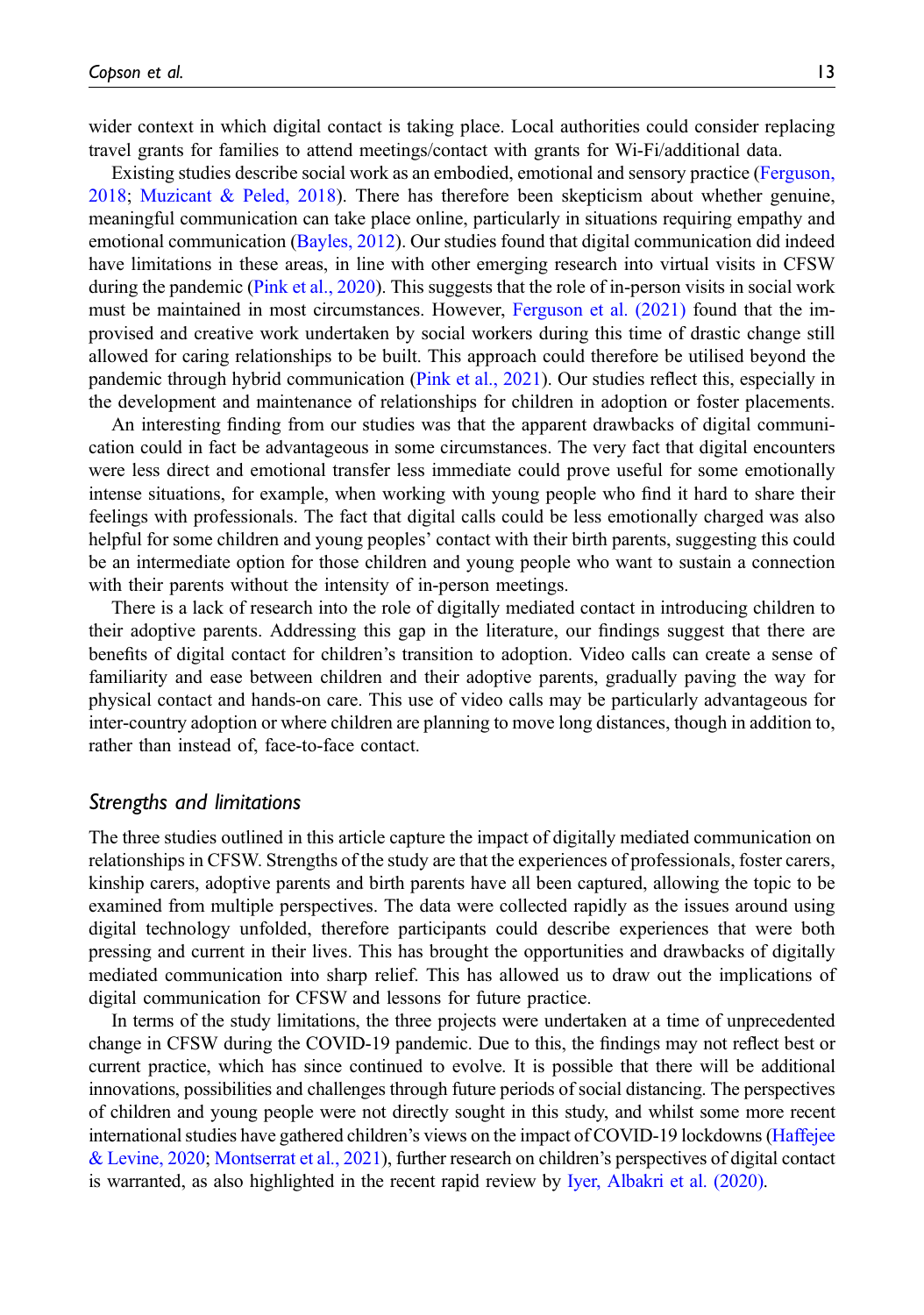# Conclusion: Relationship-based practice and digital communication

Social work is an inherent relationship-based profession ([Ruch et al., 2018\)](#page-15-0). A distinctive aspect of relationship-based social work is its engagement with service users' internal worlds (sense of self, emotions and identity) and external worlds (housing, finance, access to internet etc.) ([Scho](#page-15-18)field, [1998](#page-15-18)). For this reason, the switch to digital communication during the pandemic was not just a technical or bureaucratic challenge. Social workers needed to engage with service users' inner worlds, such as their anxieties about doing things differently, their feelings about not being able to have in-person contact with their children, and children's feelings about not being able to see their parents face-to-face, as well as their outer worlds, including practical issues such as access to the internet and the functionality of video calls. The findings presented in this paper suggest that digital communication is most effective when both the inner and outer worlds of those involved are considered.

#### Declaration of Conflicting Interests

The author(s) declared no potential conflicts of interest with respect to the research, authorship, and/or publication of this article.

#### Funding

The author(s) disclosed receipt of the following financial support for the research, authorship, and/or publication of this article: This study is supported by British Academy (SRG1819\190066) Nuffield Foundation (U209283\_1) Sir Halley Stewart Trust (R206982)

#### ORCID iDs

Ruth Copson **b** <https://orcid.org/0000-0002-4456-8533> Elsbeth Neil <https://orcid.org/0000-0001-5655-7498> Pernille Sorensen **b** <https://orcid.org/0000-0002-8751-4500>

#### **References**

- <span id="page-13-0"></span>Ames, M. G., Go, J., Kaye, J., & Spasojevic, M. (2010). Making love in the network closet: The benefits and work of family videochat. Paper Presented at the Proceedings of the ACM Conference on Computer Supported Cooperative Work, USA, 145–154. <https://doi.org/10.1145/1718918.1718946>.
- <span id="page-13-3"></span>Baeza, S., Butler, S., Smith, S., & McCray, J. (2019). Trampolines and minefields: The use of touch during home-based child protection visits in England. Practice, 31(3), 187–203. [https://doi.org/10.1080/](https://doi.org/10.1080/09503153.2018.1478954) [09503153.2018.1478954.](https://doi.org/10.1080/09503153.2018.1478954)
- <span id="page-13-5"></span>Ballagas, R., Kaye, J., Ames, M., Go, J., & Raffle, H. (2009). Family communication: Phone conversations with children. Proceedings of the 8th International Conference on Interaction Design and Children, 321–324. <https://doi.org/10.1145/1551788.1551874>.
- <span id="page-13-1"></span>Bayles, M. (2012). Is physical proximity essential to the psychoanalytic process? An exploration through the lens of Skype? Psychoanalytic Dialogues, 22(5), 569–585. <https://doi.org/10.1080/10481885.2012.717043>.
- <span id="page-13-4"></span>Beek, M., Neil, E., & Schofield, G. (2021). Moving to Adoption. Using the UEA model to help children move from foster care to adoption. CoramBAAF.
- <span id="page-13-2"></span>Bennette, E., Metzinger, A., Lee, M., Ni, J., Nishith, S., Kim, M., & Schachner, A. (2021). Do you see what I see? Children's understanding of perception and physical interaction over video chat. Human Behavior and Emerging Technologies, 3(4), 484–494. [https://doi.org/10.1002/hbe2.276.](https://doi.org/10.1002/hbe2.276)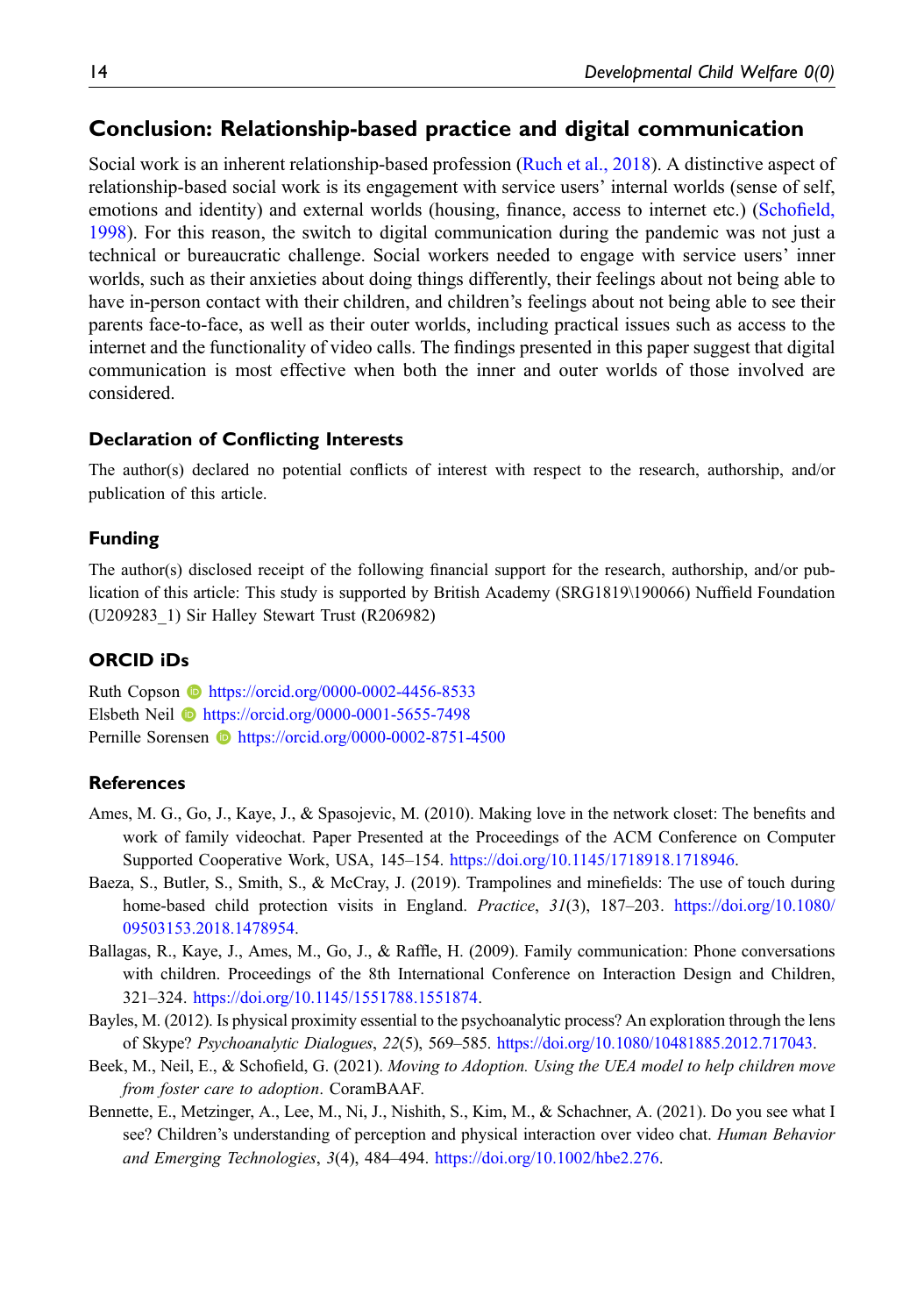- <span id="page-14-16"></span>Braun, V, & Clarke, V (2006). Using thematic analysis in psychology. *Qualitative Research in Psychology*, 3(2), 77–101. [https://doi.org/10.1191/1478088706qp063oa.](https://doi.org/10.1191/1478088706qp063oa)
- <span id="page-14-3"></span>Breyette, S. K., & Hill, K. (2015). The impact of electronic communication and social media on child welfare practice. Journal of Technology in Human Services, 33(4), 283–303. [https://doi.org/10.1080/15228835.](https://doi.org/10.1080/15228835.2015.1101408) [2015.1101408](https://doi.org/10.1080/15228835.2015.1101408).
- <span id="page-14-10"></span>Broadhurst, K., & Mason, C. (2014). Social work beyond the VDU: Foregrounding co-presence in situated practice – why face-to-face practice matters. British Journal of Social Work, 44(3), 578–595. [https://doi.](https://doi.org/10.1093/bjsw/bcs124) [org/10.1093/bjsw/bcs124](https://doi.org/10.1093/bjsw/bcs124).
- <span id="page-14-0"></span>Byrne, J., & Kirwan, G. (2019). Relationship-based social work and electronic communication technologies: anticipation, adaptation and achievement. Journal of Social Work Practice, 332(2), 217–232. [https://doi.](https://doi.org/10.1080/02650533.2019.1604499) [org/10.1080/02650533.2019.1604499.](https://doi.org/10.1080/02650533.2019.1604499)
- <span id="page-14-2"></span>Cook, L, & Zschomler, D (2020). Child and family social work in the context of COVID-19: practice issues and innovations. Briefing Paper. Centre for Research on Children and Families. <https://www.uea.ac.uk/crcf>.
- <span id="page-14-14"></span>Crawley, E., Loads, M., Feder, G., Logan, S., Redwood, S., & Macleod, J. (2020). Wider collateral damage to children in the UK because of the social distancing measures designed to reduce the impact of COVID-19 in adults. BMJ Paediatrics Open, 4(1), Article e000701. [https://doi.org/10.1136/bmjpo-2020-000701.](https://doi.org/10.1136/bmjpo-2020-000701)
- <span id="page-14-4"></span>Denby, R. W., Gomez, E., & Alford, K. A. (2016). Promoting well-being through relationship building: The role of smartphone technology in foster care. Journal of Technology in Human Services, 34(2), 183–208. <https://doi.org/10.1080/15228835.2016.1168761>.
- <span id="page-14-11"></span>Ferguson, H. (2018). Making home visits: Creativity and the embodied practices of home visiting in social work and child protection. Qualitative Social Work, 17(1), 65-80. [https://doi.org/10.1177/](https://doi.org/10.1177/1473325016656751) [1473325016656751.](https://doi.org/10.1177/1473325016656751)
- <span id="page-14-17"></span>Ferguson, H., Kelly, L., & Pink, S. (2021). Social work and child protection for a post-pandemic world: The remaking of practice during COVID-19 and its renewal beyond it. Journal of Social Work Practice, 36(1), 5–24. [https://doi.org/10.1177/1473325016656751.](https://doi.org/10.1177/1473325016656751)
- <span id="page-14-13"></span>Finn, J., Kerman, B., & Lecornec, J. (2004). Building skills-building futures: Providing information technology to foster families. Families in Society, 85(2), 165–176. <https://doi.org/10.1606/1044-3894.317>.
- <span id="page-14-1"></span>Goldberg, A. E., Brodzinsky, D., Singer, J., & Crozier, P. (2021). The impact of COVID-19 on child welfareinvolved families: Implications for parent-child reunification and child welfare professionals. Developmental Child Welfare, 3(3), 203–224. <https://doi.org/10.1177/25161032211045257>.
- <span id="page-14-8"></span>Greenhow, S., Hackett, S., Jones, C., & Meins, E. (2017). Adoptive family experiences of post-adoption contact in an internet era. Child & Family Social Work, 22(1), 44–52. <https://doi.org/10.1111/cfs.12256>.
- <span id="page-14-15"></span>Haffeejee, S., & Levine, D. T. (2020). 'When will I be free': Lessons from COVID-19 for child protection in South Africa. Child Abuse & Neglect, 110(2), 104715. <https://doi.org/10.1016/j.chiabu.2020.104715>.
- <span id="page-14-6"></span>Hammond, S. P., & Cooper, N. J. (2013). Digital life story work: Using technology to help young people make sense of their experiences. London, UK: British Association for Adoption and Fostering.
- <span id="page-14-7"></span>Iyer, P., Albakri, M., Burridge, H., Mayer, M., & Gill, V. (2020a). The effects of digital contact on children's well-being: Evidence from public and private law contexts - rapid evidence review. [https://www.](https://www.nuffieldfjo.org.uk/resource/digital-contact-childrens-wellbeing) nuffi[eldfjo.org.uk/resource/digital-contact-childrens-wellbeing.](https://www.nuffieldfjo.org.uk/resource/digital-contact-childrens-wellbeing)
- <span id="page-14-9"></span>Iyer, P., Boddy, J., Hammelsbeck, R., & Lynch-Huggins, S. (2020b). Contact following placement in care, adoption or special guardianship: Implications for children and young people's well-being. [https://www.](https://www.nuffieldfjo.org.uk/resource/contact-well-being) nuffi[eldfjo.org.uk/resource/contact-well-being](https://www.nuffieldfjo.org.uk/resource/contact-well-being).
- <span id="page-14-12"></span>Livingstone, S., & Brake, D. R. (2010). On the rapid rise of social networking sites: New findings and policy implications. Children & Society, 24(1), 75–83. <https://doi.org/10.1111/j.1099-0860.2009.00243>.
- <span id="page-14-5"></span>Mackrill, T., & Ebsen, F. (2018). Key misconceptions when assessing digital technology for municipal youth social work. European Journal of Social Work, 21(6), 942–953. [https://doi.org/10.1080/13691457.2017.](https://doi.org/10.1080/13691457.2017.1326878) [1326878](https://doi.org/10.1080/13691457.2017.1326878).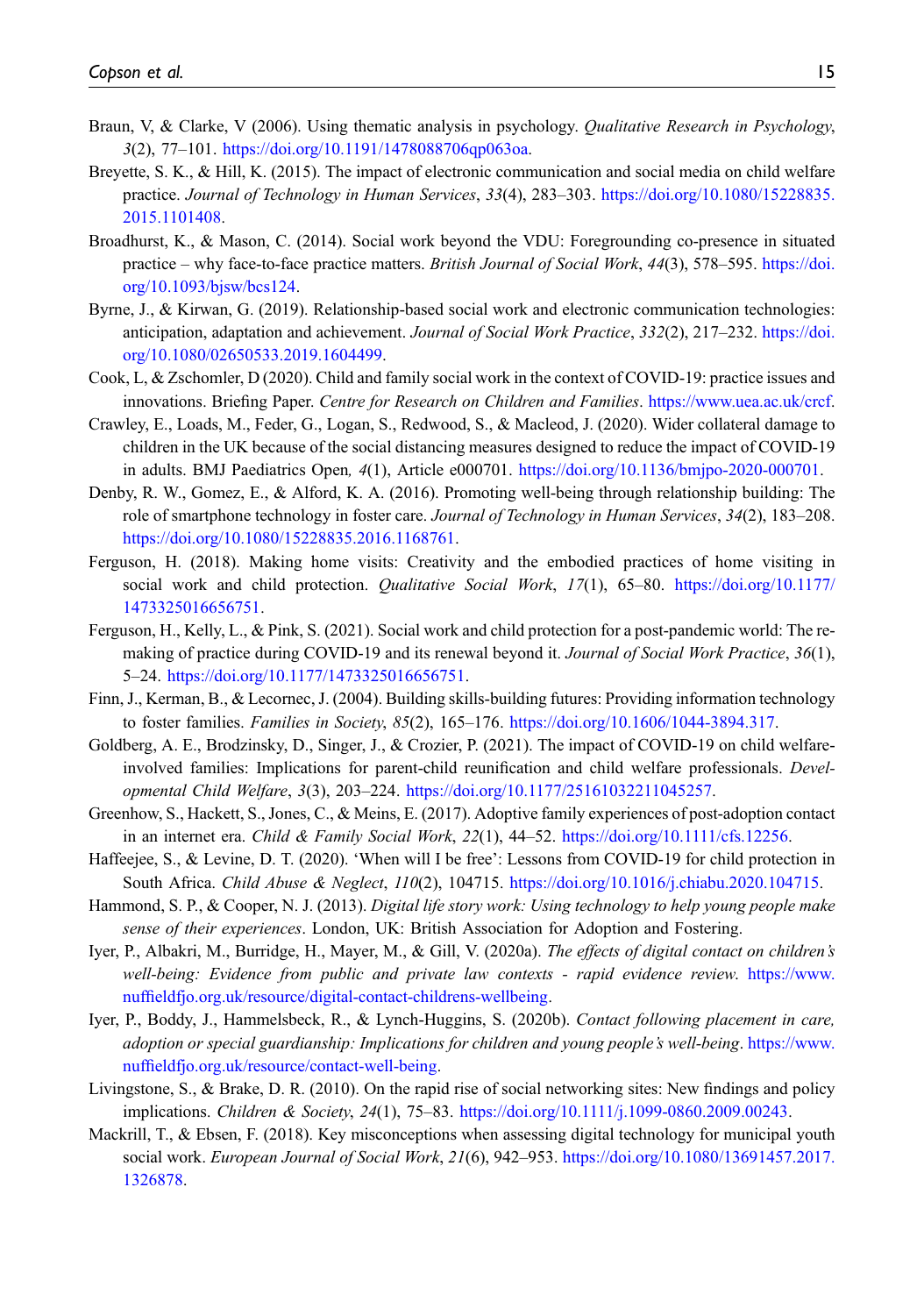- <span id="page-15-5"></span>Mishna, F., Bogo, M., Root, J., Sawyer, J.-L., & Khoury-Kassabri, M. (2012). It just crept in'': The digital age and implications for social work practice. Clinical Social Work Journal, 40(3), 277–286. [https://doi.org/](https://doi.org/10.1007/s10615-012-0383-4) [10.1007/s10615-012-0383-4](https://doi.org/10.1007/s10615-012-0383-4).
- <span id="page-15-13"></span>Montserrat, C., Garcia-Molsosa, M., Llosada-Gistau, J., & Sitjes-Figueras, R. (2021). The views of children in residential care on the COVID-19 lockdown: Implications for and their well-being and psychosocial intervention. Child Abuse & Neglect, 120, 105182. <https://doi.org/10.1016/j.chiabu.2021.105182>.
- <span id="page-15-16"></span>Muzicant, A., & Peled, E. (2018). Home visits in social work: From disembodiment to embodied presence. The British Journal of Social Work, 48(3), 826–842. <https://doi.org/10.1093/bjsw/bcx033>.
- <span id="page-15-15"></span>Neil, E. (2010). The benefits and challenges of direct post-adoption contact: perspectives from adoptive parents and birth relatives. Aloma, 27, 89-115. [http://revistaaloma.net/index.php/aloma/article/view/23/12.](http://revistaaloma.net/index.php/aloma/article/view/23/12)
- <span id="page-15-9"></span>Neil, E., & Beek, M. (2020). Respecting Children's Relationships and Identities In Adoption. In G. M. Wrobel, E. Helder, & E. Marr (Eds.), The Routledge Handbook Of Adoption (pp. 76–89). Routledge. [https://doi.](https://doi.org/10.4324/9780429432040-6) [org/10.4324/9780429432040-6.](https://doi.org/10.4324/9780429432040-6)
- <span id="page-15-4"></span>Neil, E., Beek, M., Schofield, G., & Murphy, A. (2020a). Applying the UEA Moving to Adoption model in the context of the COVID-19 pandemic. Centre for Research on Children and Families. [https://www.](https://www.movingtoadoption.co.uk/wp-content/uploads/2020/08/Applying-the-UEA-model-during-COVID-19.pdf) [movingtoadoption.co.uk/wp-content/uploads/2020/08/Applying-the-UEA-model-during-COVID-19.](https://www.movingtoadoption.co.uk/wp-content/uploads/2020/08/Applying-the-UEA-model-during-COVID-19.pdf) [pdf](https://www.movingtoadoption.co.uk/wp-content/uploads/2020/08/Applying-the-UEA-model-during-COVID-19.pdf).
- <span id="page-15-7"></span>Neil, E., Beek, M., & Ward, E. (2015). Contact after adoption: a longitudinal study of postadoption contact arrangements. CoramBAAF.
- <span id="page-15-3"></span>Neil, E., Copson, R., & Sorensen, P. (2020b). Contact During Lockdown: How are children and their birth families keeping in touch? Nuffield Family Justice Observatory. https://www.nuffi[eldfjo.org.uk/wp](https://www.nuffieldfjo.org.uk/wp-content/uploads/2021/05/nfjo_contact_lockdown_rapid_research_main_report_20200521.pdf)[content/uploads/2021/05/nfjo\\_contact\\_lockdown\\_rapid\\_research\\_main\\_report\\_20200521.pdf](https://www.nuffieldfjo.org.uk/wp-content/uploads/2021/05/nfjo_contact_lockdown_rapid_research_main_report_20200521.pdf).
- <span id="page-15-12"></span>Peet, H, & Teh, C (2020). The impact of the Covid-19 pandemic on children who become looked after in Derby City. Adoption & Fostering, 44(4), 426–432. [https://doi.org/10.1177/0308575920978902.](https://doi.org/10.1177/0308575920978902)
- <span id="page-15-2"></span>Pew Research Center (2019). Mobile technology and home broadband 2019. [https://www.pewresearch.org/](https://www.pewresearch.org/internet/2019/06/13/mobile-technology-and-home-broadband-2019/) [internet/2019/06/13/mobile-technology-and-home-broadband-2019/](https://www.pewresearch.org/internet/2019/06/13/mobile-technology-and-home-broadband-2019/).
- <span id="page-15-17"></span>Pink, S., Ferguson, H., & Kelly, L. (2020). Child protection social work in COVID-19. Anthropology in Action, 27(3), 27–30. [https://doi.org/10.3167/aia.2020.270306.](https://doi.org/10.3167/aia.2020.270306)
- <span id="page-15-14"></span>Pink, S., Ferguson, H., & Kelly, L. (2021). Digital social work: Conceptualising a hybrid anticipatory practice. Qualitative Social Work, 1–18. [https://doi.org/10.1177/14733250211003647.](https://doi.org/10.1177/14733250211003647)
- <span id="page-15-10"></span>Reamer, F.G. (2015). Clinical social work in a digital environment: Ethical and risk-management challenges. Clinical Social Work, 43(2), 120–132. <https://doi.org/10.1007/s10615-014-0495-0>.
- <span id="page-15-0"></span>Ruch, G., Turney, D., & Ward, A. (2018). Relationship-based social work: Getting to the heart of practice (2nd ed.). Jessica Kingsley Publishers.
- <span id="page-15-18"></span>Schofield, G. (1998). Inner and outer worlds: A psychosocial framework for child and family social work. Child & Family Social Work, 3(1), 57–67. [https://doi.org/10.1046/j.1365-2206.1998.00062.x.](https://doi.org/10.1046/j.1365-2206.1998.00062.x)
- <span id="page-15-1"></span>Simpson, J. E. (2016). A divergence of opinion: How those involved in child and family social work are responding to the challenges of the Internet and social media. Child & Family Social Work, 21(1), 94–102. [https://doi.org/10.1111/cfs.12114.](https://doi.org/10.1111/cfs.12114)
- <span id="page-15-6"></span>Simpson, J. E. (2017). Staying in touch in the digital era: New social work practice. Journal of Technology in Human Services, 35(1), 86-98. [https://doi.org/10.1080/15228835.2017.1277908.](https://doi.org/10.1080/15228835.2017.1277908)
- <span id="page-15-8"></span>Singer, J., & Brodzinsky, D. (2020). Virtual parent-child visitation in support of family reunification in the time of COVID-19. Developmental Child Welfare. [https://doi.org/10.1177/2516103220960154.](https://doi.org/10.1177/2516103220960154)
- <span id="page-15-11"></span>Singh, S., Roy, D., Sinha, K., Parveen, S., Sharma, G., & Joshi, G. (2020). Impact of COVID-19 and lockdown on mental health of children and adolescents: A narrative review with recommendations. Psychiatry Research, 293, 113429. <https://doi.org/10.1016/j.psychres.2020.113429>.